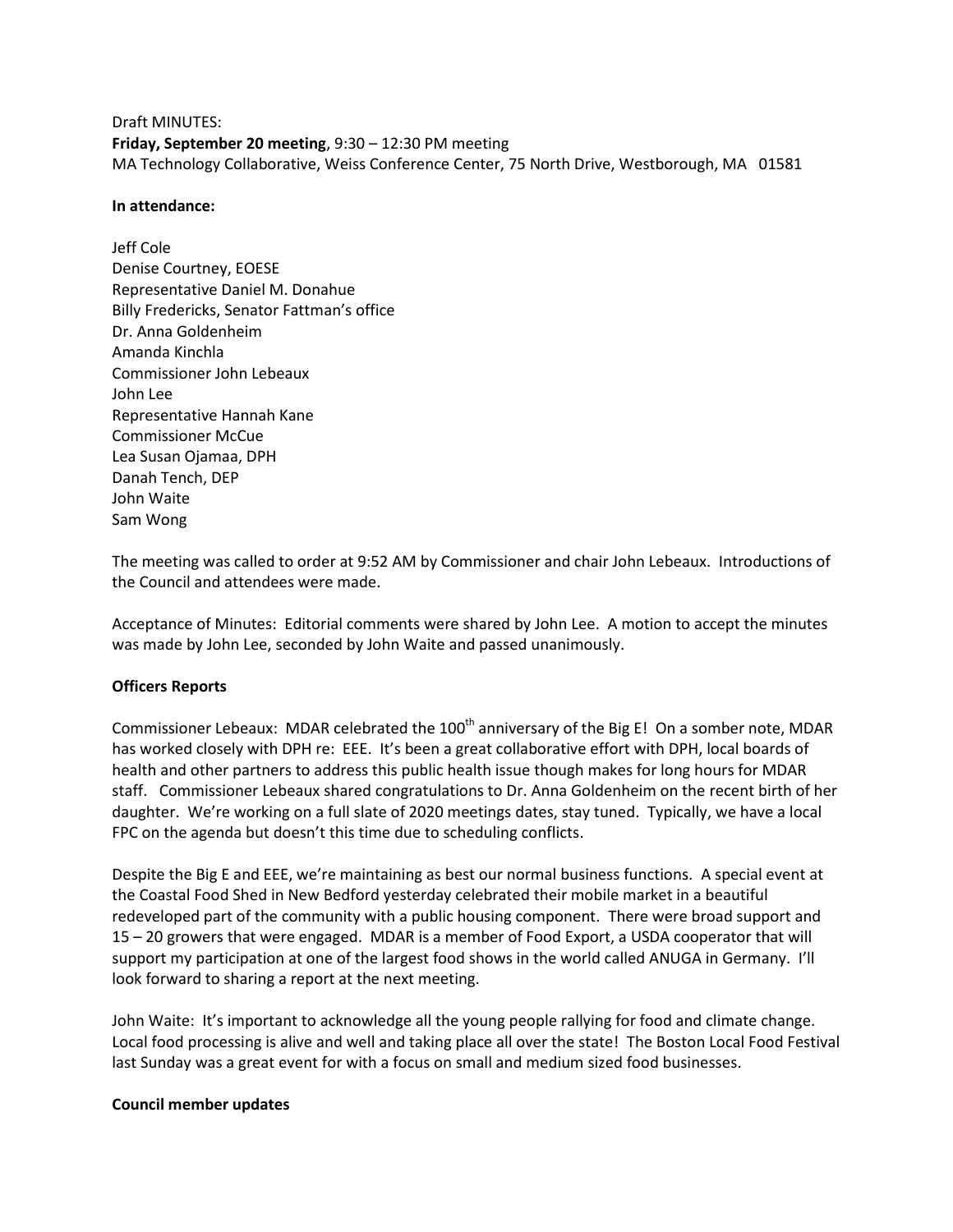Commissioner McCue. The MA Food Caucus offered a masterful letter for changes, with input from DTA, on the proposed rule changes for SNAP and the Caucus moved it forward. Potential impact in MA is loss of 100K clients. There is an opportunity for comments, due next Monday.

Danah Tench: MASS DEP is putting out our solid waste master plan and soliciting comments.

Denise Courtney: The Department of Education is coordinating with USDA for 2020 Farm to School Census. USDA is reaching out to each school to ask for data and info for local food purchasing and practices. There will be new data on how local schools are using local food. In other news, we have a new Farm to School and fresh fruit and vegie specialist on staff who will focus on local purchased and gardening.

Representative Donahue: Thank you to Commissioner McCue for working with the Food Caucus yesterday which had a very large turnout. To provide support for Hunger Action month and food access, trainings are being offered at the state house.

John Lee: The Massachusetts Aquaculture Association raised \$40,000 for a program to focus on industry outreach and web based education.

## **Program**

 Summary Evaluation of the Healthy Incentives Program: An Analysis of the State of Massachusetts's Food Insecurity Nutrition Incentive Grant Program**,** [www.jsi.com/HIP](https://urldefense.proofpoint.com/v2/url?u=http-3A__www.jsi.com_HIP&d=DwMF-g&c=lDF7oMaPKXpkYvev9V-fVahWL0QWnGCCAfCDz1Bns_w&r=YrpVnhwhSgMBP3cJC2A1bNNUqc_H54UHV1hG5zLaX_c&m=aV1aSRPpU5nJrvIaQd3hDxuScaO8CpSgixMipIHQqkc&s=h0vGV3yIjzcXC-ZdXS_mEphFzQHYWOZUg_ssaJwkXzE&e=) , Tammy Calise, Sr. Researcher, JSI Note: food access is highly complicated and is not just about distance to food/healthy food. The local economic impact is wide spread with 53% of municipalities having HIP sales.

Questions/comments: (Only 9 % of SNAP households are participating) At this point there isn't an economic value of the state's resources devoted to this program. Other sectors can have benefit by helping to fund the bill. **Q:** How is it that there are fewer supermarkets in MA than any other state? **A:** It's based on the data, though it is surprising. Increasing access through many different venues is important. It's an area that is an opportunity for a broader sense of purpose. In some cases, smaller stores don't have the capacity for an inventory of fresh produce. Some joint purchasing models are being explored, connecting large institutional purchasers and small stores. **Q:** Are there examples of a smaller entity combining purchases? **A:** There are several examples across the country. **Q:** What percentage of the CSA share is the \$28.00 savings? **A:** 31 to 49% savings after the HIP benefit was applied.

 MA Food Trust Program Team (LEAF/FCCDC/The Food Trust) One Year Summary and the year ahead, John Waite, FCCDC and Alex Plowden, LEAF

In 7 months 12 projects in 7 counties have been initiated, yielding \$108,000 in increased access with a high percentage of minority and cooperative businesses. 25% of the funds are allocated through minigrants and the remaining through a revolving loan fund that will keep the program sustainable.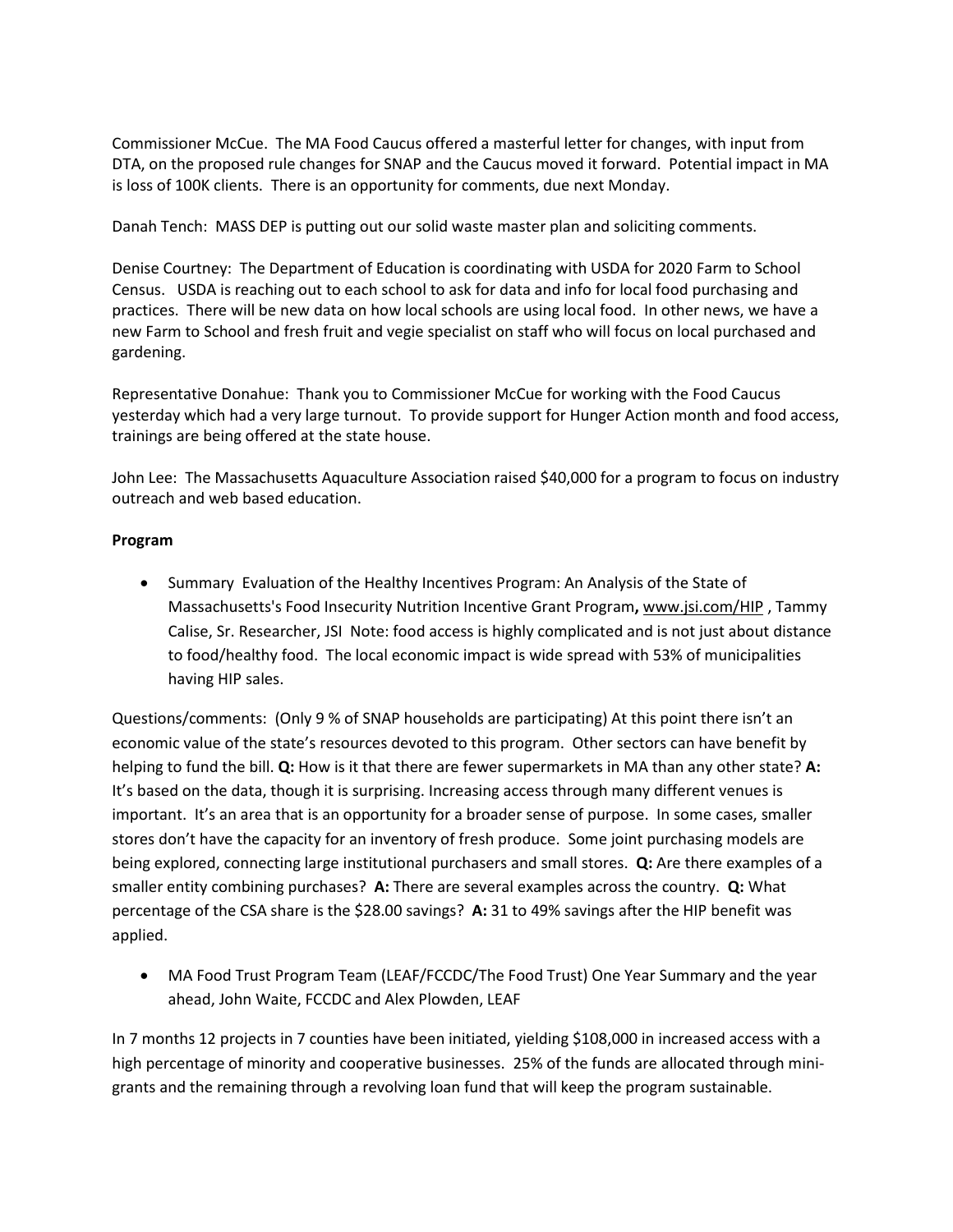**Question:** Is the line item for this in MDAR or Economic Development. **A:** The line item is in AGD and MDAR is doing the technical support. There are bonus points for us of local foods, living wages, etc. If healthy communities work is done well, it is an economic development project. MA in Motion is a great partner. Leveraging other funds is a big part of this program with partner organizations. The goal is to leverage the dollars at least four times over. The quality and characteristics of the loan are better for these businesses. We have experience in qualitative underwriting. **Q:** If a group came to you for a loan to subsidize food transportation, would it be considered? Not at this time even though access is important. We are working with Pioneer Valley Growers Assn. to distribute/transport food to these businesses however. We're not in a good position to support emergency programs, but rather a focus on business. **Q:** What happens when someone defaults? **A:** These are riskier loans than conventional. This fund allows for some loans potentially to be written off. **Q:** Can you separate out women from community of color? **A:** Yes.

 Highlights from the USDA MA Ag Census, Myron Inglis, MDAR <https://www.mass.gov/files/documents/2019/09/23/snapshot-of-ma-ag-presentation.pdf> Commissioner Lebeaux advised that though production declined, it mainly was due to the cranberry sector.

## **New Business**

**•** Report from Council subcommittee re: structure, priorities and other topics: John Waite, Western MA Food Processing Center (minutes are included as an addendum)

The committee started by looking issues raised about what the FPC could do that it isn't? Our conclusion is that it's more a matter of a focus on communication and work with agencies so that when we vote on a topic the Council would have a good sense of the administration's priorities. During our discussion it became clear that there isn't an aggregate picture of resources for food system work/issues from the administration side. Can we strengthen systems and avoid duplication? RI has a food policy staff in the administration who speaks to their Council. We recommend that a connection to the Governor's office like this be created. We looked at answering what should be the activities of the Council? We concluded that The Food Plan was an important activity, which should drive the focus of the Council. Developing an inventory of food touch points is important. At the annual meeting at the state house, we recommend all agencies report on their activities that bear relation to the Plan. By adding FPC seats for DCR, Labor, F&G, and food businesses the Advisory Committee could be eliminated. Large food wholesalers are important; a more direct connection should be established. Method for Council appointments and terms are not adhered to according to FPC bylaws. The Council needs to strengthen diversity. Oct. 1 is the hearing to add F&G as a seat. Commissioner Lebeaux looks to provide significant time for review of the report and add to the agenda in January as a primary business item. Hannah Kane, suggested a need to flush out why the position we have recommended would do what is not happening now. Lots of groups say they want someone in the governor's office. There are alternatives. Can this be elevated with staff to get more attention? MDAR and DEP and potentially F&G would be three agencies of one secretariat that could coordinate better with EEA. The Workforce Skills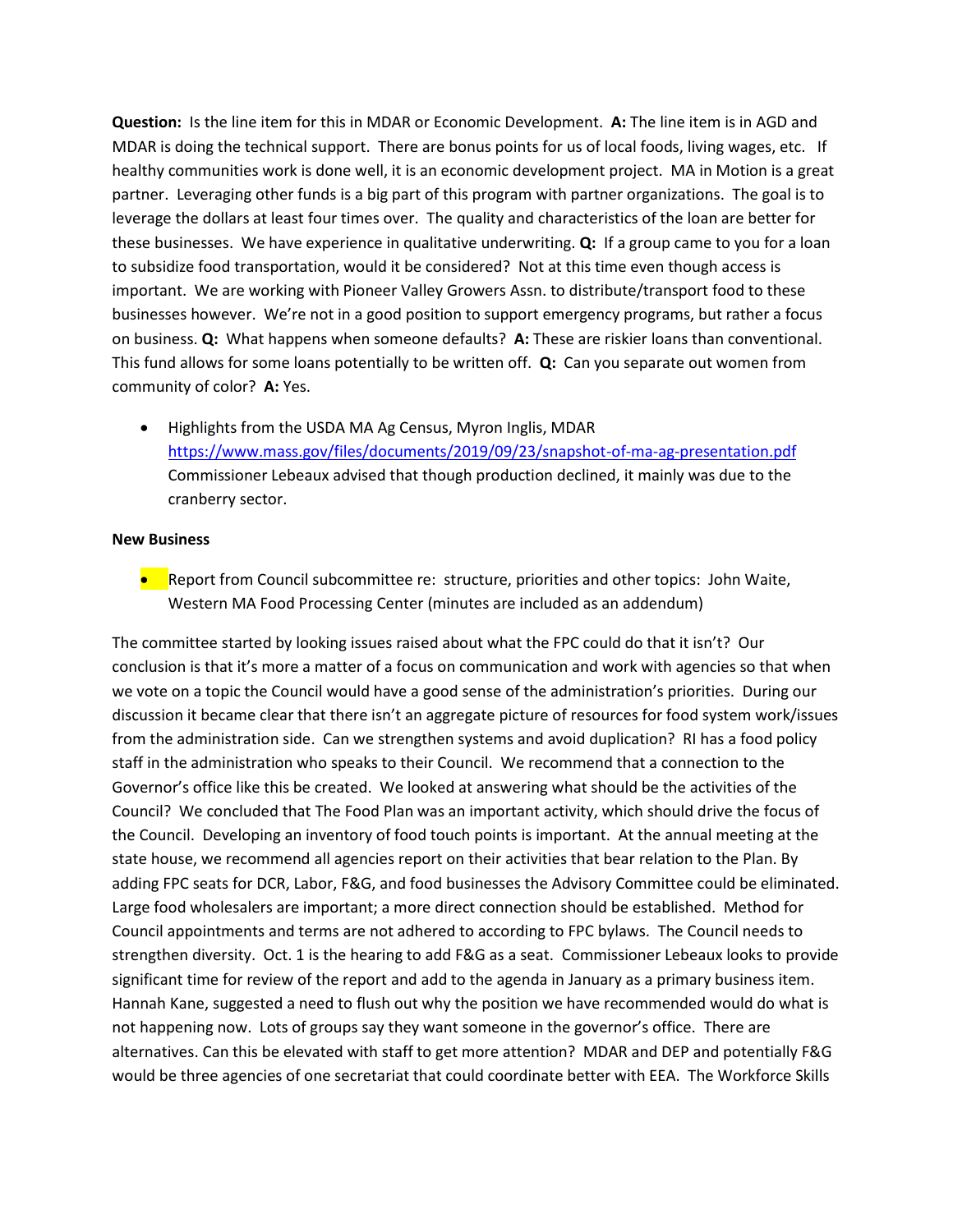Council is a tripod type entity looking at broad based integrated activities. Seeking something that's based on an existing model is a good idea.

The Committee notes that at a future committee meeting, it would be helpful to have more Council member participation. We have the sense that because food touches everyone, a more dedicated resource person to gather information, engender conversations, and follow up on tasks is important.

- MA Food System Collaborative Update, Winton Pitcoff November 22 is the MA Food System Forum! Winton shared the new video which is more reflective of the food system.
- Planning for state house Council meeting, which is an important time to engage legislators. If you have thoughts for the agenda please share them with Bonita.

# **Public Comment**

Just Roots Research Study, part one has been published and shows positive results. Part two to be published soon.

American Journal of Preventative

Greenfield Community College Food is Health Forum is coming up

Comment from Commissioner Lebeaux: The mission that we have is never going to go away. When you are looking at all that hasn't been done, remember to acknowledge everything that has been done. Last administration has several wins, Urban Ag, Superstar is HIP, Food Caucus, Food Ventures, Food Trust. Current administration has maintained these. Congratulations for all this success.

## **Announcements**

- Wed, Nov 6, 2019, MA Food Policy Council meeting, 9:30- 12:30, RM 428 State House, Boston
- [Fri, Nov 22, 2019](https://urldefense.proofpoint.com/v2/url?u=http-3A__r20.rs6.net_tn.jsp-3Ff-3D001-2D2S6M8VwKVg1ZI5LP5XL9iJoUkZHhOlmUI61mIFC6ijYR2ACzp78wkcEhAvp4bRtHAbLkfKJiUVSUQsrJLT9C-2D0pdl0rzDBs0-2DXqzkBRdvVnL8s-2DzQ0EK7u6Z96OLIjRG7TLJZiQ0NWplaypnt6hARTxmGMk4XVLN6IW0JkrjX4-3D-26c-3DQi11BYvPKjC8jj0B-5FjluCfT9NL2AATSVLjeN5Ed6yakaiDsSnzILvg-3D-3D-26ch-3D3honsyNIYyoGbyLjLWP1peZo-2DhzGIH5-5Fg8kTVYwKLcD4h098EcPt-5FA-3D-3D&d=DwMFaQ&c=lDF7oMaPKXpkYvev9V-fVahWL0QWnGCCAfCDz1Bns_w&r=YrpVnhwhSgMBP3cJC2A1bNNUqc_H54UHV1hG5zLaX_c&m=uOfmN-qUcFD0TE4HZuMOLCZQq_Qu7JyQL2tRUqv_OKg&s=HDowx0pGOkL0xqB-3SDh62jjDNeAbbSLlH-Y3yua-7o&e=)**,** [3rd Annual MA](https://urldefense.proofpoint.com/v2/url?u=http-3A__r20.rs6.net_tn.jsp-3Ff-3D001-2D2S6M8VwKVg1ZI5LP5XL9iJoUkZHhOlmUI61mIFC6ijYR2ACzp78wkcEhAvp4bRtHAbLkfKJiUVSUQsrJLT9C-2D0pdl0rzDBs0-2DXqzkBRdvVnL8s-2DzQ0EK7u6Z96OLIjRG7TLJZiQ0NWplaypnt6hARTxmGMk4XVLN6IW0JkrjX4-3D-26c-3DQi11BYvPKjC8jj0B-5FjluCfT9NL2AATSVLjeN5Ed6yakaiDsSnzILvg-3D-3D-26ch-3D3honsyNIYyoGbyLjLWP1peZo-2DhzGIH5-5Fg8kTVYwKLcD4h098EcPt-5FA-3D-3D&d=DwMFaQ&c=lDF7oMaPKXpkYvev9V-fVahWL0QWnGCCAfCDz1Bns_w&r=YrpVnhwhSgMBP3cJC2A1bNNUqc_H54UHV1hG5zLaX_c&m=uOfmN-qUcFD0TE4HZuMOLCZQq_Qu7JyQL2tRUqv_OKg&s=HDowx0pGOkL0xqB-3SDh62jjDNeAbbSLlH-Y3yua-7o&e=) [Food System Forum,](https://urldefense.proofpoint.com/v2/url?u=http-3A__r20.rs6.net_tn.jsp-3Ff-3D001-2D2S6M8VwKVg1ZI5LP5XL9iJoUkZHhOlmUI61mIFC6ijYR2ACzp78wkcEhAvp4bRtHAbLkfKJiUVSUQsrJLT9C-2D0pdl0rzDBs0-2DXqzkBRdvVnL8s-2DzQ0EK7u6Z96OLIjRG7TLJZiQ0NWplaypnt6hARTxmGMk4XVLN6IW0JkrjX4-3D-26c-3DQi11BYvPKjC8jj0B-5FjluCfT9NL2AATSVLjeN5Ed6yakaiDsSnzILvg-3D-3D-26ch-3D3honsyNIYyoGbyLjLWP1peZo-2DhzGIH5-5Fg8kTVYwKLcD4h098EcPt-5FA-3D-3D&d=DwMFaQ&c=lDF7oMaPKXpkYvev9V-fVahWL0QWnGCCAfCDz1Bns_w&r=YrpVnhwhSgMBP3cJC2A1bNNUqc_H54UHV1hG5zLaX_c&m=uOfmN-qUcFD0TE4HZuMOLCZQq_Qu7JyQL2tRUqv_OKg&s=HDowx0pGOkL0xqB-3SDh62jjDNeAbbSLlH-Y3yua-7o&e=)**,** [9:30am -](https://urldefense.proofpoint.com/v2/url?u=http-3A__r20.rs6.net_tn.jsp-3Ff-3D001-2D2S6M8VwKVg1ZI5LP5XL9iJoUkZHhOlmUI61mIFC6ijYR2ACzp78wkcEhAvp4bRtHAbLkfKJiUVSUQsrJLT9C-2D0pdl0rzDBs0-2DXqzkBRdvVnL8s-2DzQ0EK7u6Z96OLIjRG7TLJZiQ0NWplaypnt6hARTxmGMk4XVLN6IW0JkrjX4-3D-26c-3DQi11BYvPKjC8jj0B-5FjluCfT9NL2AATSVLjeN5Ed6yakaiDsSnzILvg-3D-3D-26ch-3D3honsyNIYyoGbyLjLWP1peZo-2DhzGIH5-5Fg8kTVYwKLcD4h098EcPt-5FA-3D-3D&d=DwMFaQ&c=lDF7oMaPKXpkYvev9V-fVahWL0QWnGCCAfCDz1Bns_w&r=YrpVnhwhSgMBP3cJC2A1bNNUqc_H54UHV1hG5zLaX_c&m=uOfmN-qUcFD0TE4HZuMOLCZQq_Qu7JyQL2tRUqv_OKg&s=HDowx0pGOkL0xqB-3SDh62jjDNeAbbSLlH-Y3yua-7o&e=) 4:00pm**,** [Worcester, MA](https://urldefense.proofpoint.com/v2/url?u=http-3A__r20.rs6.net_tn.jsp-3Ff-3D001-2D2S6M8VwKVg1ZI5LP5XL9iJoUkZHhOlmUI61mIFC6ijYR2ACzp78wkcEhAvp4bRtHAbLkfKJiUVSUQsrJLT9C-2D0pdl0rzDBs0-2DXqzkBRdvVnL8s-2DzQ0EK7u6Z96OLIjRG7TLJZiQ0NWplaypnt6hARTxmGMk4XVLN6IW0JkrjX4-3D-26c-3DQi11BYvPKjC8jj0B-5FjluCfT9NL2AATSVLjeN5Ed6yakaiDsSnzILvg-3D-3D-26ch-3D3honsyNIYyoGbyLjLWP1peZo-2DhzGIH5-5Fg8kTVYwKLcD4h098EcPt-5FA-3D-3D&d=DwMFaQ&c=lDF7oMaPKXpkYvev9V-fVahWL0QWnGCCAfCDz1Bns_w&r=YrpVnhwhSgMBP3cJC2A1bNNUqc_H54UHV1hG5zLaX_c&m=uOfmN-qUcFD0TE4HZuMOLCZQq_Qu7JyQL2tRUqv_OKg&s=HDowx0pGOkL0xqB-3SDh62jjDNeAbbSLlH-Y3yua-7o&e=)
- Food is Public Health- oversight hearing at Greenfield Community College Sept 27, 2019 1-4PM

**Adjournment:** Representative Kane moved to adjourn at 12:40 PM. Seconded by John Waite. Motion passed.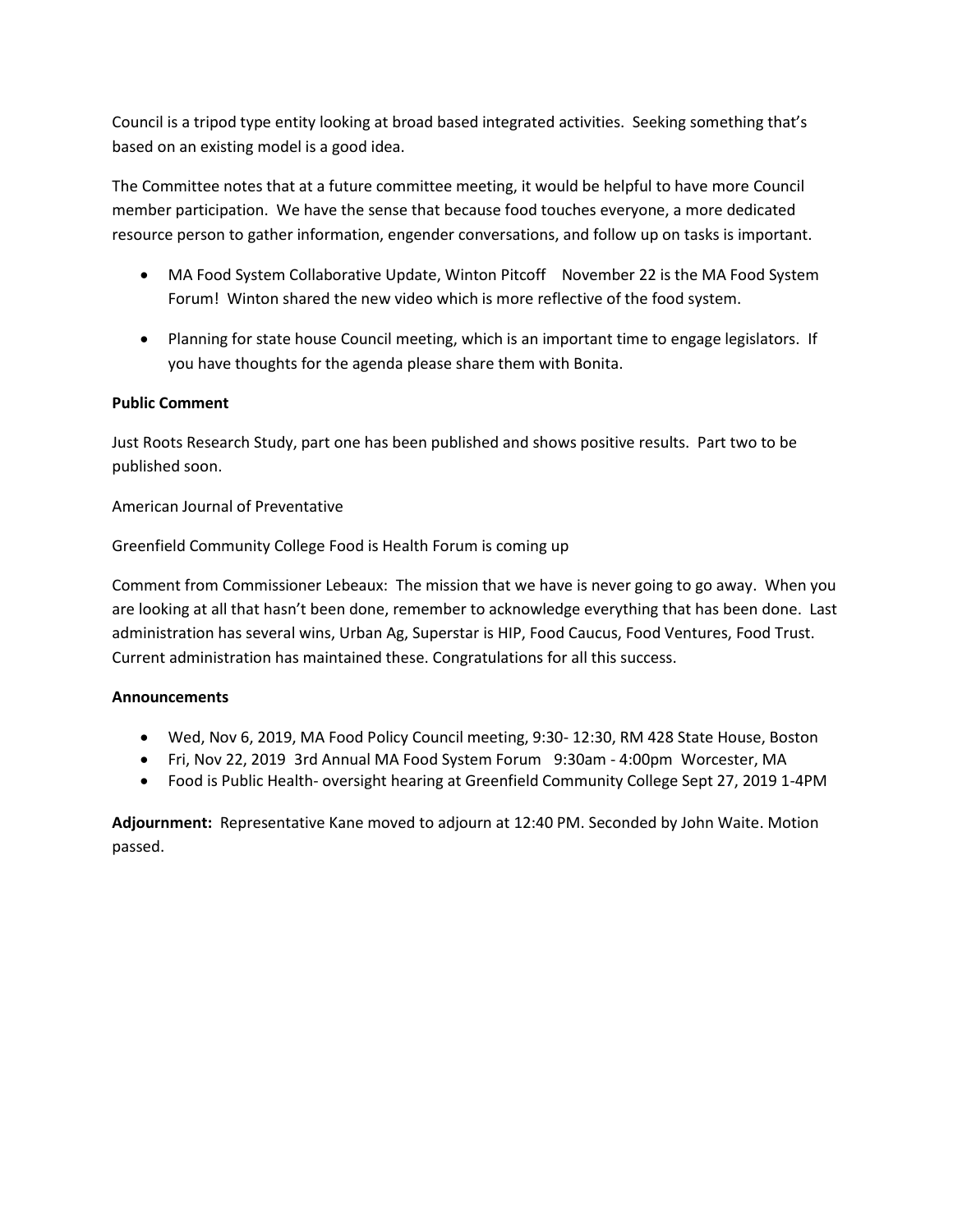## **MA Food Policy Council ad hoc committee on structure.**

8/30/2019 meeting at Hyde Public Library, Sturbridge MA RECOMMENDATIONS

Role of the Administration: is equally important to the public and legislature.

We recommend Administration Representatives remain voting members. Resources: We noted that the private sector and the legislature have organizing and support structures, while Administration has no such organizing and support substantially in place.

We recommend creating a Food Policy Coordinator position (outlined in the MA Local Food Action Plan implantation goal 1, action 1.3.2) housed in the Governor's office that would help generate cross Secretariat perspectives, would support the Administration's work on the Council, and would provide a focused path for the Caucus to better ask and understand what the Gubernatorial/Administration priorities for the food system are.

## Activity of the Council:

We recommend using the MA Local Food Action Plan as a basis for activity of the Council, for instilling more intentionality, and having more regular and direct conversation on the 6 major goals adopted by the council after acceptance of the Plan.

We recommend the FPC take on the task of developing an inventory of state programs related to food across all Secretariats.

We recommend that all agencies report once per year, at the FPC calendar year end meeting, on what they have accomplished towards implementing their designated Plan priorities, any additional related programs or efforts, and the budgets of each identified program. We further recommend that each commissioner of agencies represented on the council attend this meeting.

Makeup of the council: We note that representation of the workforce is lacking and that DCR owns significant amounts of land suitable for agriculture/food production. We note that the food service and large commercial food wholesale/retail are not represented on the council.

We recommend expanding the council and removing the advisory committee.

We recommend, on the agency side, that the council be expanded to include DCR, the MA Dept. of Labor, and MA Dept. of Fish and Game.

We recommend the FPC engage with the Dept. of Corrections in some fashion.

We recommend thinking about how food service and large food wholesale/retail be included on the council.

We recommend a review of the roles current non-agency or non-legislative reps play in the council and increasing private sector representation as agency representation is increased.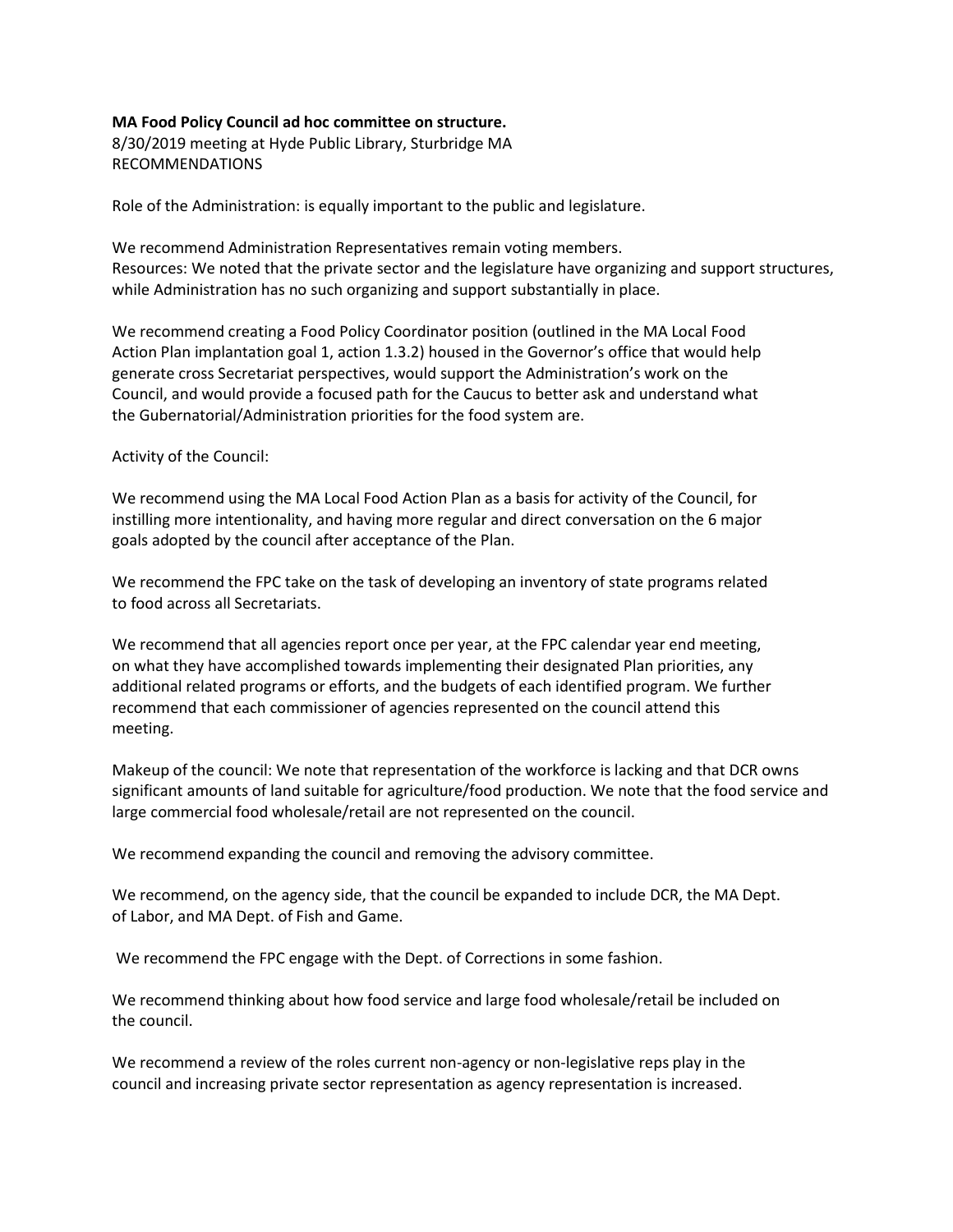MA Food Policy Council ad hoc committee on structure.

8/30/2019 meeting at Hyde Public Library, Sturbridge MA Present -John Waite, chair, Danah Tench, Eric Stocker, Winton Pitcoff, Jeff Cole

Meeting opened by Chairperson Waite at 10:04 AM

The committee began discussion talking about the topics we were asked to discuss: resources, structure, roles, and composition of the FPC. One concern is the frequent abstention by Administration representatives on matters of policy, potential legislation, and funding. It was noted that under the current makeup of the Council these abstentions do not hamper decision making as a majority still exists for voting. The concern is abstentions can be seen as a lack of support, divided opinion, or general lack of consensus on the topic which may hamper further activity or lower the importance placed on the recommendation or decision made.

We noted that administration representatives can provide insight and help craft details of proposed programs that impact the agencies and insight as to how any legislation or other actions might impact agencies, which is valuable in itself and may lessen the impact of not voting. We discussed the possibility of amending the Council process so that administrative members are non-voting members. We concluded that the role of the Administration is equally important to the public and legislature and that it was not desirable, or fulfilling the legislative intent in creating the council, to place them as nonvoting members.

We noted that the private sector has the MA Food System Collaborative as an organizing and support structure, the legislature has the Caucus as an organizing and support structure, and the Administration has no such organizing and support substantially in place. As a result, while there has been cross agency collaboration, which is one of the goals of the Council, it has not been as intentional and strategic as it might otherwise be if there was some support. We note that food/the food system touches just about every element of state activity and that it is materially important.

We recommend creating a Food Policy Coordinator position (outlined in the Plan implantation goal 1, action 1.3.2) housed in the Governor's office that would help generate cross Secretariat perspectives, would support the administration work on the Council, and would provide a focused path for the Caucus to better ask and understand what the Gubernatorial/Administration priorities for the food system are.

We looked at the general purpose of the Council. In addition to fostering agency collaboration the Council exists to develop recommendations and develop and promote programs. This broad purpose is affirmed as desirable by the committee and it is noted that such does not preclude recommendations on policy and legislation.

We discussed the activity of the Council. We recommend using the MA Local Food Action Plan as a basis for activity of the Council, for instilling more intentionality, and having more regular and direct conversation on the 6 major goals adopted by the council after acceptance of the Plan. We recommend the FPC take on the task of developing an inventory of state programs related to food across all Secretariats. To facilitate this, we recommend that all agencies report once per year on what they have accomplished towards implementing their designated Plan priorities, any additional related programs or efforts, and the budgets of each identified program. We recommend this be the focus of the Council calendar year end meeting and that each commissioner of agencies represented on the council attend